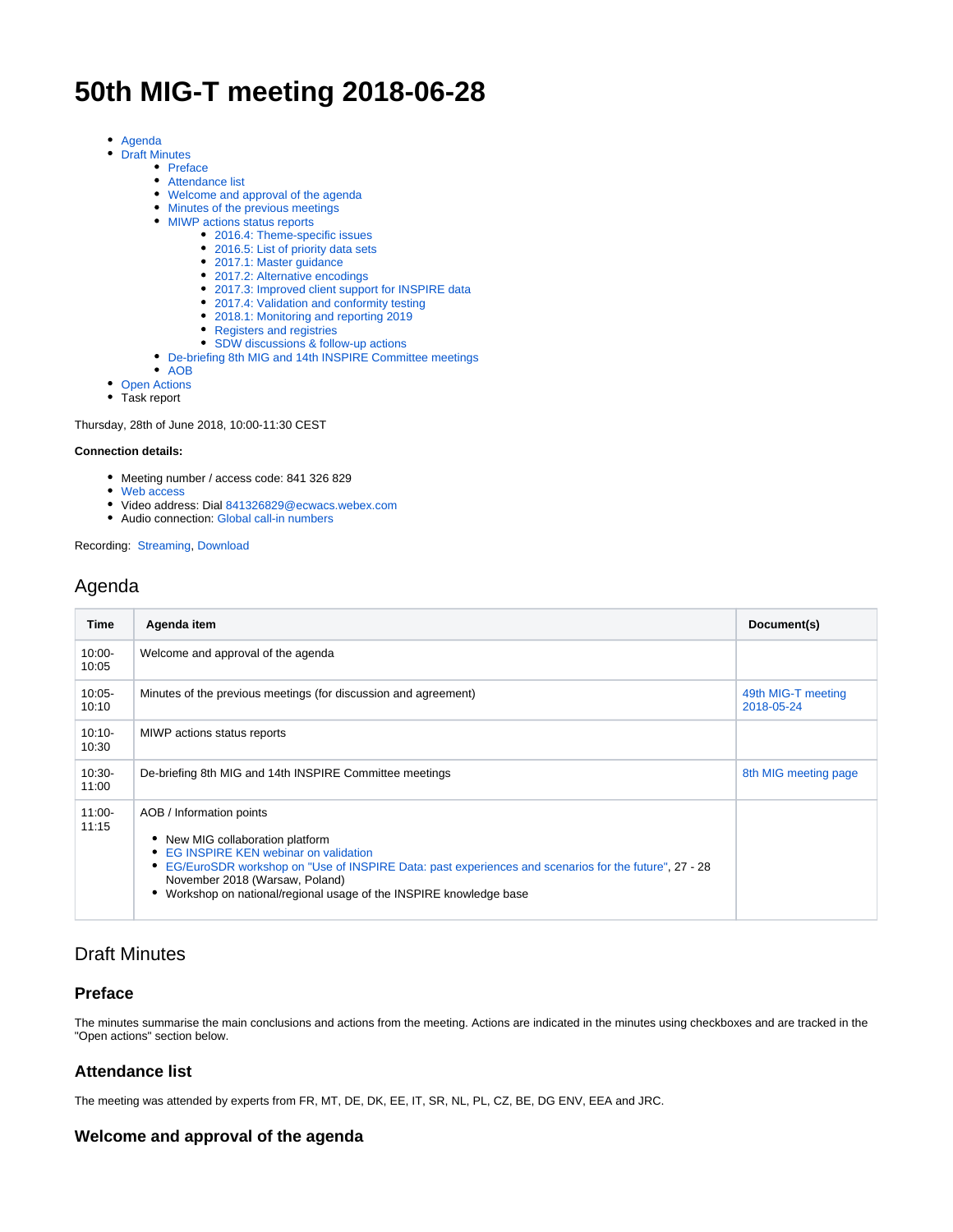The agenda was approved as proposed.

### <span id="page-1-0"></span>**Minutes of the previous meetings**

The minutes of the [49th MIG-T meeting](https://webgate.ec.europa.eu/fpfis/wikis/display/InspireMIG/49th+MIG-T+meeting+2018-05-24) were endorsed without changes.

### <span id="page-1-1"></span>**MIWP actions status reports**

For a detailed description of the action progress, see [DOC9] Status report MIWP actions.pdf and [DOC5] 2016.5 Progress.pdf presented at the 8th MIG meeting.

#### <span id="page-1-2"></span>**2016.4: Theme-specific issues**

- Work in progress on restructuring and re-classification of TC platform.
- JRC is discussing with DG ENV regarding renewal of contracts for facilitators for next 2 years.

#### <span id="page-1-3"></span>**2016.5: List of priority data sets**

Making available priority data sets is progressing in many MS, but some still have neither started nor provided any feedback about this activity.

#### <span id="page-1-4"></span>**2017.1: Master guidance**

Work is ongoing. Draft document to be ready in September and final to be presented to MIG in December.

#### <span id="page-1-5"></span>**2017.2: Alternative encodings**

10 experts have been nominated for the sub-group. The call for nominations and applications remains open. The kick-off meeting will take place on 4 July 2018.

#### <span id="page-1-6"></span>**2017.3: Improved client support for INSPIRE data**

All to promote the survey. JRC is working on terms of reference for contractor who will look after on results.

#### <span id="page-1-7"></span>**2017.4: Validation and conformity testing**

- The main focus of discussions in the sub-group is on the data-service linkage and possible clarifications in the TG on download services.
- The work of the contractor to implement the ETS for MD TG v2.0 is progressing well and will be opened for testing shortly. The work on ETS for view services is delayed, since the ATS need substantive revision.
- The governance structure for the ETF software has been set up. See <https://github.com/etf-validator/governance>

#### <span id="page-1-8"></span>**2018.1: Monitoring and reporting 2019**

The new action fiche has been endorsed during MIG meeting. It is expected that the (ex-2016.2) subgroup will be reactivated in September.

#### <span id="page-1-9"></span>**Registers and registries**

- Terms of reference for the control body and submitting organisations of the INSPIRE register extended for 3 years.
- The planned workshop on the Re3gistry v2.0 and the sustainability of the software has been postponed to 5-6 September.

#### <span id="page-1-10"></span>**SDW discussions & follow-up actions**

- The proposed ad-hoc actions have been endorsed by the MIG.
- A discussion paper on action 2 has been presented to the MIG meeting ([\[DOC14\]\\_Discussion paper IR-MD\\_change proposal\\_v1.1.pdf](https://ies-svn.jrc.ec.europa.eu/attachments/download/2516/%5BDOC14%5D_Discussion%20paper%20IR-MD_change%20proposal_v1.1.pdf)), but was not further discussed
- The following action leads (who will be responsible for ensuring progress and reporting back to the MIG-T regularly) have been agreed:
	- Actions 1+2 (data-service linkage): JRC+ENV
	- Action 3 (WFS 3.0): FI
	- Action 4 (making spatial data discoverable through mainstream search engines): PL
	- Action 5 (linking spatial data and persistent ids): IT

# <span id="page-1-11"></span>**De-briefing 8th MIG and 14th INSPIRE Committee meetings**

- The MIG and INSPIRE Committee largely agreed with the proposal for the revision of the IRs for monitoring and reporting. Due to considerable discussions with the legal service, DG ENV could share the draft Decision only 2 days before the meeting, so the document was not tabled for an opinion of the Committee as originally planned. The discussion on the proposal focussed on the two additional keywords required in INSPIRE metadata for identifying priority data sets (this is widely accepted) and local/regional/national data sets (this also seems acceptable if defined as "data sets of European interest" and reducing the obligation to tag all data sets). MS now can provide written comments by 15 September 2018. The Committee's opinion will then be sought by written procedure in October, with a planned date for adoption in spring 2019. The proposed action mandate 2018.1 to support the technical implementation of the new monitoring and reporting approach was endorsed by the MIG. Due to the delayed procedure for the revision of the IRs, 2019 will probably be considered as a transition year.
- The MIG supported the proposed resolutions of the change proposals submitted by MS, other DGs and the EEA over the past year for the revision of the IRs for data interoperability. In particular, the MIG supported the proposals to remove all code list and enumeration values from the legal act (and replace them with a reference to the INSPIRE registry) and to clarify, but not completely remove, the notion of voidability.